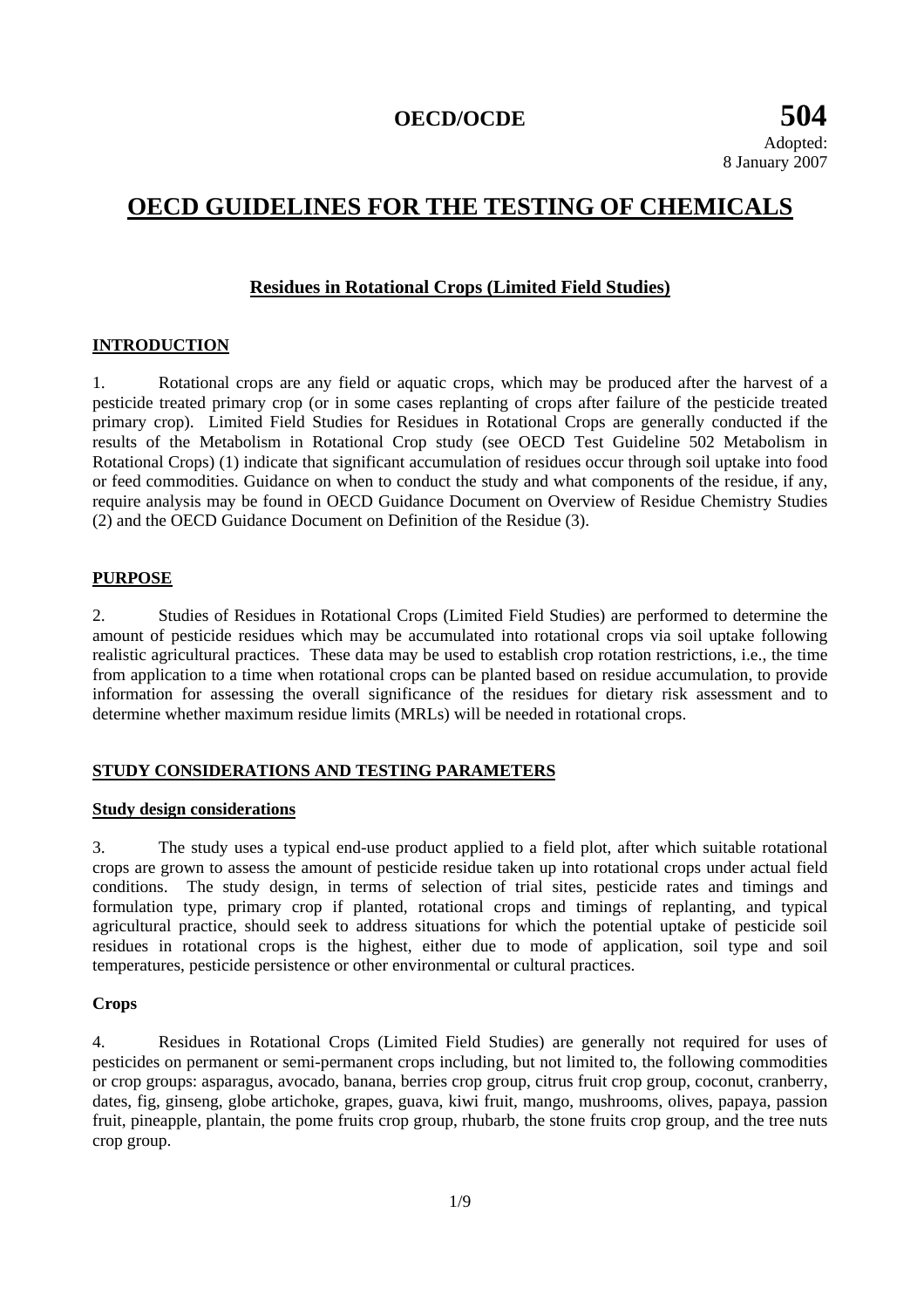5. If the pesticide is to be applied to paddy rice an alternative study design, such as aging the pesticide under paddy conditions prior to rotation to field crops, may be required (4).

## **Test sites**

6. The limited field trials should be conducted at two diverse geographical regions, which are major areas of cultivation or production where the pesticide may be used. If the primary crop is grown in only a limited geographical region, the trials should be conducted over two different test sites within that region. One of the test sites should be a sandy loam soil. However, if the pesticide label instructions of the product limit its use to one soil type other than sandy loam, then the study should be conducted with the soil type specified on the pesticide label. In the case where a crop rotation study after paddy rice cultivation is needed, then the appropriate soil type (e.g., clay or clay loam) and test sites should be selected.

7. Untreated control plots should also be included for each test site. It is desirable to use sites on which the test substance has not previously been applied.

## **Application of pesticide**

8. At each of the test sites, the trials should be designed to address residues that may occur in representative rotational crops. If more in keeping with agricultural practice for the rotational crop, it may be suitable to grow a primary crop that is treated prior to harvesting and replanting the rotational crops. If a primary crop is not grown in the trials, the application of pesticide will be to bare soil prior to planting of the rotational crops. Following treatment, the pesticide should be aged under appropriate conditions in the soil for a time approximating the anticipated agricultural practice; this may need to include flooded conditions if paddy rice is the major primary crop.

9. The pesticide should be applied (either to primary crop or bare soil according to justification) by the method stated in the directions for use specified on the pesticide label or proposed label at the maximum label rate and the maximum number of applications. If the pesticide is applied to a primary crop, the crop should be maintained and harvested following typical agronomical practices.

10. The test substance should be a typical formulation. If more than one formulation type is registered, several factors need to be considered as to which type(s) should be used in order to provide a reasonable worst case. If one formulation has a significantly higher application rate than the others, it should be applied to the plots in which the rotational crops will be grown. If all formulations have similar application rates, but one has been specifically designed to have a longer half-life in the environment, e.g., a controlled release product, then that formulation should be the test substance.

11. For practical purposes it may be preferable to apply the maximum seasonal rate in one application rather than applying a number of applications in accordance with the pesticide label. This will be acceptable provided the expected exposure from soil residues that could affect the outcome of residues in the rotational crops are not expected to be different. In either case, the maximum seasonal application rate should be used.

### **Rotational crops tested**

12. At each of the trial sites, three representative crops applicable to the rotations and agricultural practice should be tested to determine the levels of uptake of residues. The representative crops chosen should be from each of the three following crop groupings: root and tuber vegetables; leafy vegetables; and small grains e.g., wheat, barley. An additional representative crop group may also need to be included if a crop important to the rotation is not covered by these crop groupings. For example, in the United States, soybeans are an important rotational crop and represent oilseeds/pulses plant groups. Additional trial sites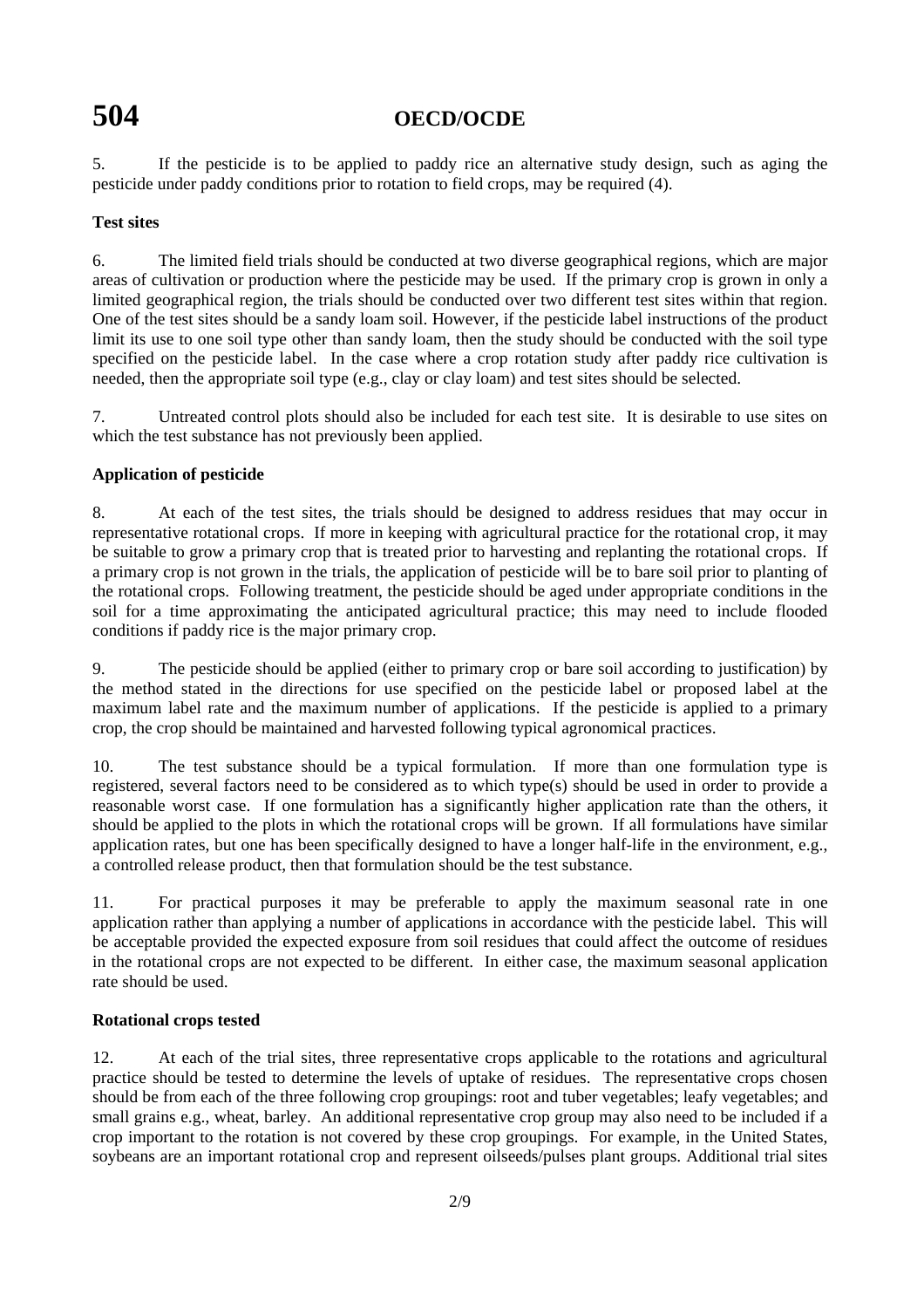may be used if it is not possible to grow all three representative crop groups at the same site due to climatic or other agricultural reasons.

### **Timing for replanting of rotational crops**

13. The limited field study calls for use of three rotational intervals. The rotated crops should be planted after the minimum rotational interval that could be expected as part of agricultural practice, e.g., 7 to 30 days for assessing circumstances of crop failure or closely rotated crops and at 270 to 365 days for crops rotated the following year. An additional rotational interval should be conducted to reflect the anticipated agricultural use of the pesticide, reflecting a typical harvest interval (e.g., 60 to 270 days). Rotational crops must be considered, particularly in commercial vegetable growing with its close crop rotations. The applicant must provide justification if fewer than three rotational intervals are studied.

14. In cases where the pesticide applied (e.g., certain herbicides) results in excessive phytotoxicity to rotational crops at 7 to 30 days, an alternative timing for the first rotational interval should be studied. Information regarding planting restrictions due to phytotoxicity should be provided.

## **Trial maintenance**

15. Trials should be maintained according to usual agricultural practice. Use of pesticide treatments that could interfere with the analysis of the components of the residue definition for the rotational crop study should be avoided. Any unusual features regarding tillage, taking of samples, etc. should be justified according to agricultural practice.

## **Sampling**

16. All of the plant parts defined as raw agricultural commodities (RACs), including the leaves of the root and tuber vegetables, should be analyzed. (Annex 3 of the OECD Guidance Document on Overview of Residue Chemistry Studies (2) provides a list of RACs to be analyzed for specific crops.) The RACs should be analyzed for the residues that are relevant to rotational crops, as proposed following critical analysis of the nature and levels of residues in the metabolism in rotational crop study, and considering the appropriate residue definition for rotational crops.

17. Recognised sampling methods for supervised field trials should be used (Refer to the FAO Manual 2002, Appendices V and VI for sampling methods and portion of commodities which must apply to the samples taken in the rotational field trial samples) (5).

18. Residues should be analyzed in RACs whether they are items that are consumed directly by humans or consumed as feed items by livestock animals. If it could be expected that some crops could be harvested when immature for consumption (e.g., such as young leaf spinach and salad) then both immature and mature samples should be taken in the trials.

19. Sampling of the soil for pesticide residue analysis is not required, but may be performed at the discretion of applicant.

### **Sample analysis**

20. The methods employed to analyze the rotational crops should be specific for all pesticide residues in the subject commodities and should follow acceptable criteria for analytical methods for residue trials. Fortified samples should be run concurrently with those from the rotational crops study to validate the method, but the residues measured should not be corrected for recovery. The required limits of quantitation (LOQs) for rotational crops should be comparable to those for primary crops but should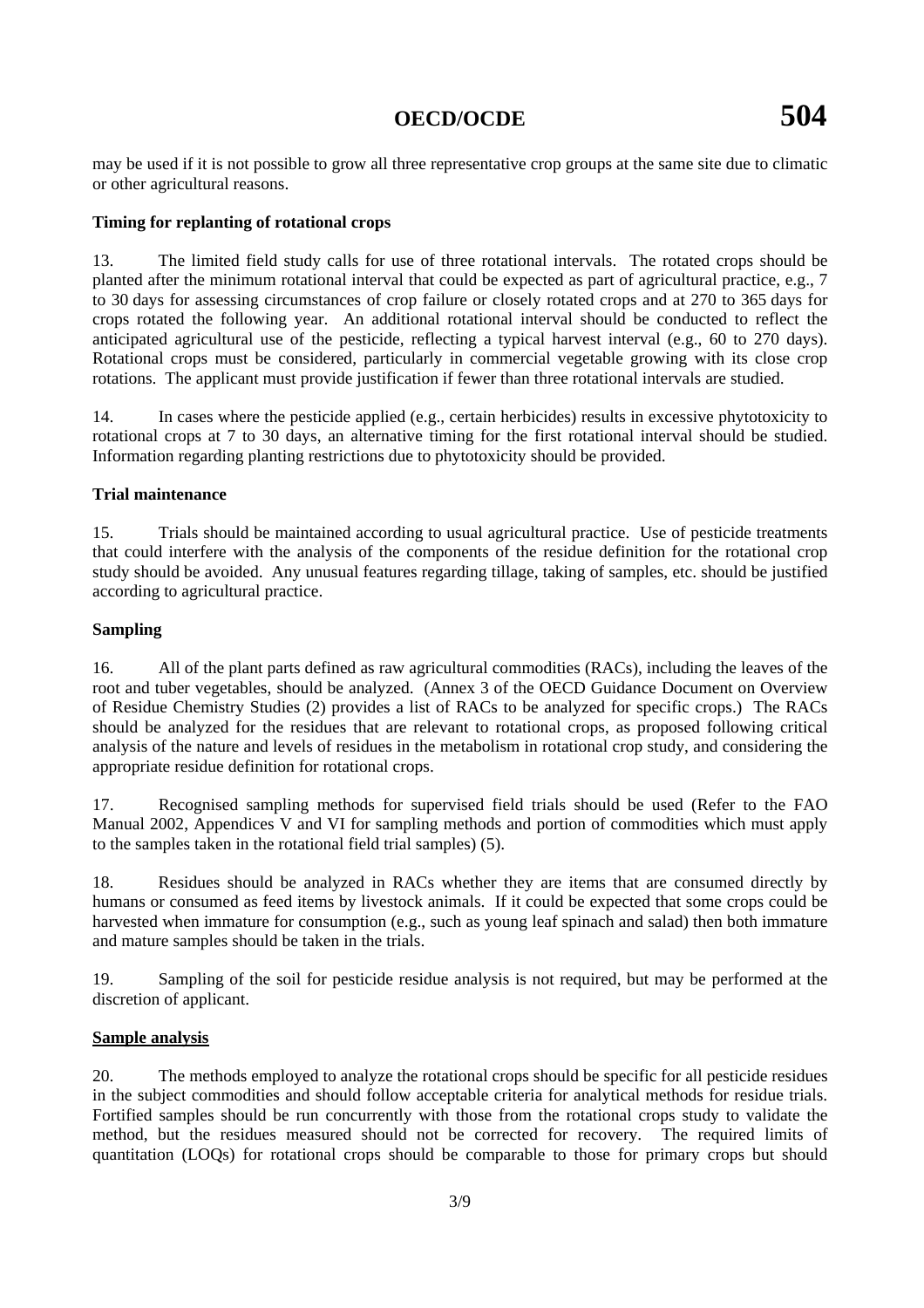generally be on the order of 0.01-0.05 mg/kg or less. References should be provided to the analytical method used, if standardized and validated. Alternative methods should be submitted as separate studies.

#### **Storage stability**

21. Residues should be analyzed within 30 days of harvesting (and should be stored frozen at less than -18 °C prior to analysis). If samples are to be stored for longer periods, then suitable freezer storage stability data should be available to support the length of storage of residue samples in order to demonstrate that no significant degradation of the residues of concern between sampling and analysis has occurred. Particular care should be taken to ensure all the analytes of interest to the rotational crop field study are included in the storage stability data. Storage stability studies should include not only total residues, but also separate analyses of all components in the residue definition, as far as possible.

## **CONSIDERATIONS FOR DATA REPORTING**

#### **Data**

22. The following elements should be considered during the design, conduct and reporting of the study.

#### **Summary/Introduction**

- (i) The chemical name and formulation of the pesticide and the method of application to the primary, i.e., treated, crop or bare soil. Structures of the pesticide and metabolites may be included in this section.
- (ii) Maintenance of the treated plots.
- (iii) A narrative or a table with an appropriate title that provides the following information:
	- 1. Days between treatment and planting of rotational, crops.
	- 2. Age of crop in days at each sampling point, e.g., at forage, hay and grain stages.
	- 3. Total residues (mg/kg). Parent and all metabolites of concern should also be reported separately, if so determined by the method.
- (iv) If there is uptake of soil residues into rotational crops, a discussion should be provided as to the significance of the residues taken up, at what rotational intervals residues are taken up by rotational crops, i.e., in which crop fractions and at what levels; and at what intervals where no quantifiable residues can be expected to be taken up by rotational crops, if this can be determined.
- (v) Indications of any problems, such as technical difficulties or unusual weather, resulting in necessary deviations from the intended test protocol, and a description of the effects of these deviations on the results of the study.

#### **Materials/Methods**

This section should be in narrative form in the following order and should contain all details with regard to the materials, equipment, experimental design, field plots, and procedures used in conducting the study.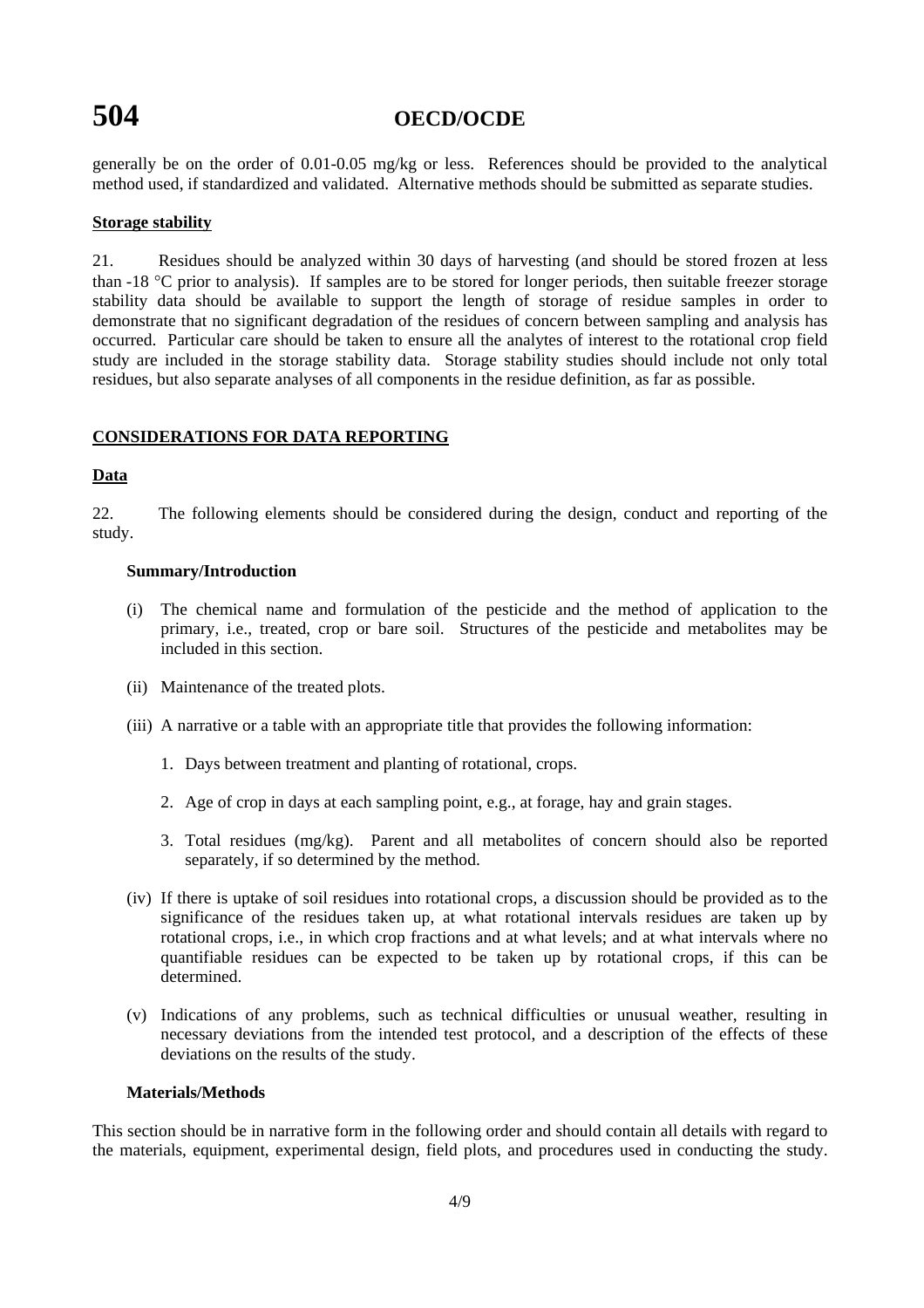### **a) Test Substance**

- (i) Chemical name, common name (ANSI, BSI, IS0) (if available), company developmental/experimental name or number; and Chemical Abstracts Service (CAS) name and number and IUPAC chemical name, and chemical structure. The source and purity of the compound should be specified.
- (ii) Active ingredient and type of formulation including the percent by weight of the active ingredient and, for liquid formulations, the weight of the active ingredient per unit of liquid measure.

## **b) Test Sites**

- (i) Include a map of the test plots, indicating their location, topography and size, and location and size of the control plots in relation to the test plots, as well as the soil characteristics, i.e., percent sand, silt, clay, and organic matter, pH, and moisture capacity.
- (ii) Include a complete record of daily temperature and daily rainfall throughout the study and how they compare to average temperature and rainfall at the test site. Discuss whether actual temperature recordings and actual rainfall are within average historical values for the residue study period. Describe any meteorological abnormalities that occurred during the conduct of the study.
- **c) Crops**
- (i) Crop and pesticide use history on the plot for the three year period preceding the study.
- (ii) The date and technique of plot preparation prior to pesticide application.
- (iii) The identity of the primary, i.e., treated, crop; a description of how and when the primary crop was planted; how and when the subject pesticide was applied; the weather, i.e., temperature, rainfall, windspeed and direction, and the condition of the field at time of application; the formulation of the pesticide applied and adjuvants or other compounds added to the spray/application mixture; and the application rate and the application technique. Also, provide a similar description for each of any additional applications made of the subject pesticide. Indicate how much pesticide was applied in comparison to actual use rates and if application technique differed from label recommendations.
- (iv) Dates of planting and harvesting of primary and rotational, crops. A description of any posttreatment crop maintenance, such as use of fertilizers and other pesticides; irrigation, i.e., when applied, how much, and source; and tilling, weeding, etc. The amount of rainfall and irrigation water, accumulated from application to harvest should be reported.
- (v) Sampling times, stages of crop development at times of sampling and sampling techniques for primary, if applicable, and secondary, i.e., rotational, crop RACs.
- (vi) Identify all plant fractions analyzed in the study, such as grain, forage, hay, and straw in the case of small grains, and root and aerial (leafy) portions in the case of root crops, and provide weights of each sample taken for analysis.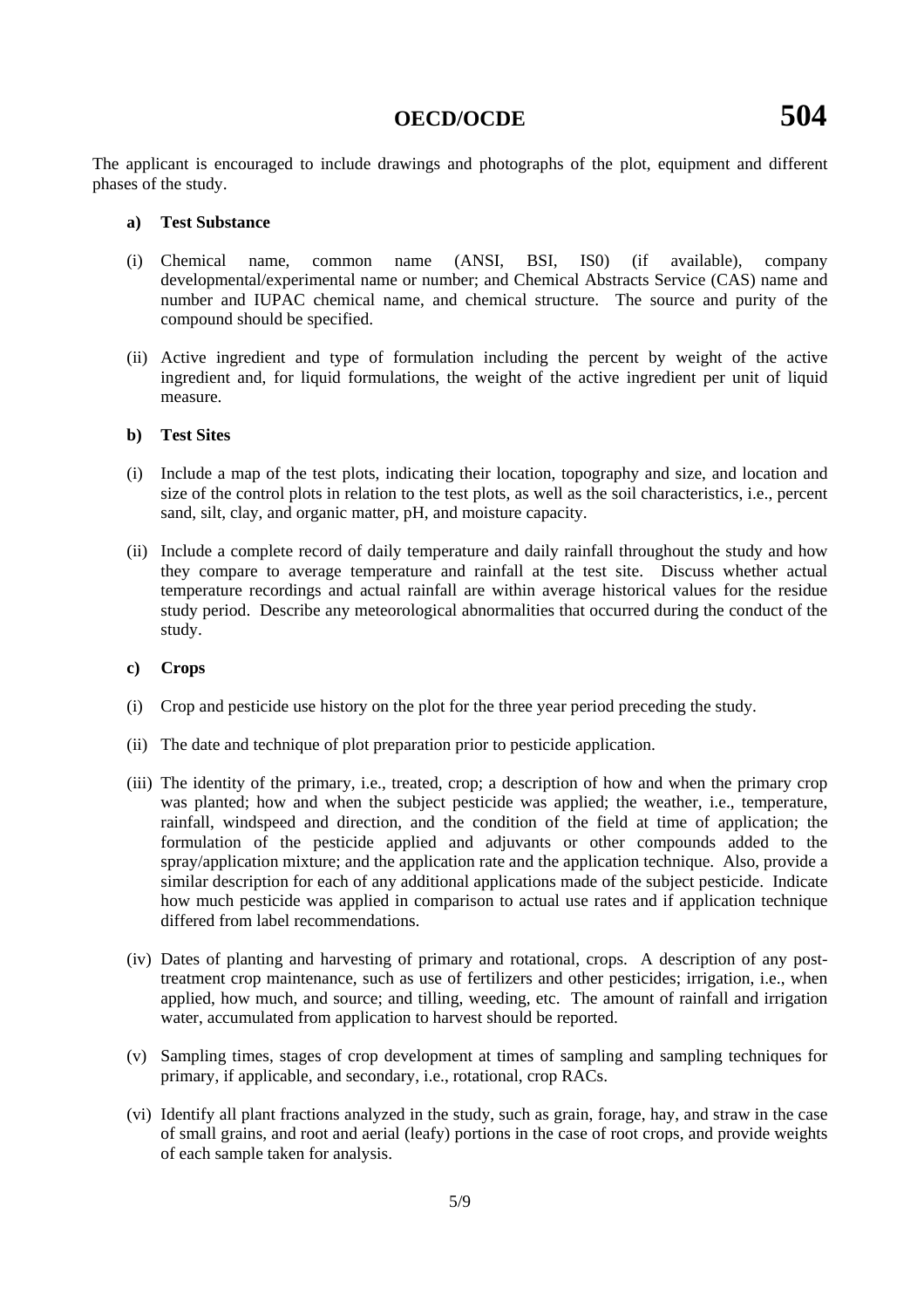# **d) Test methods**

# (i) General

- 1. The date of harvest of the treated crop. Describe what was done to the plot after harvest in preparation for planting of the rotational crops.
- 2. The identity of the rotational crops planted in the study, a description of the procedure used in planting the rotational crops, and days elapsed between planting of crops and treatment with pesticide. A description of all procedures used in the maintenance of the rotational crops as done for the treated crop, the sampling/harvest method and number of samples/replicates should be included.
- 3. Describe handling from the time of taking of the samples until analysis. Provide information on: sample preparation (e.g., chopping) prior to storage, containers, how quickly the samples are put into storage, storage temperature, length of storage (dates of collection, shipping, analysis, etc.); mode of shipping, if applicable and thawing procedures.

## (ii) Analytical method

- 1. Describe methods fully or reference them if previously submitted, including method validation data, recovery and method sensitivity data. Preparation and handling of the sample throughout the method should be described in detail. Note that methods for metabolites may also be needed. Recovery data should be obtained concurrently with the residue analyses to validate the method and establish its sensitivity (lowest reliable quantification limit). The experimental design of these validation studies should be described including: (a) Identity of the test compounds and crop substrates, (b) Magnitudes of fortification levels, (c) Number of replicates per test compound per level.
- 2. Dates of sample fortification, extraction, and analysis of extracts should be listed. If extracts are not analyzed on the day of preparation, storage conditions should be described.
- 3. Raw data such as sample weights, final volumes of extracts, and peak heights/areas should be furnished for control, fortified (including those for storage stability data) and treated samples to support reported residue values and recoveries.
- 4. Instrumentation should be identified, including equipment and reagents used and the operating conditions of the instrumentation. If the extraction/clean-up procedure is complex, a flow diagram should be submitted.
- 5. Copies of representative chromatograms should be supplied for control, fortified, and treated samples of each crop matrix along with a few sample calculations of residue levels and percent recoveries using the raw data. Examples of calibration curves of analytical standards should also be provided.

### **Results and Discussion**

This section should contain the scientific results of the study and the relevance of results should be discussed in relation to the proposed uses of the plant protection product. For instance,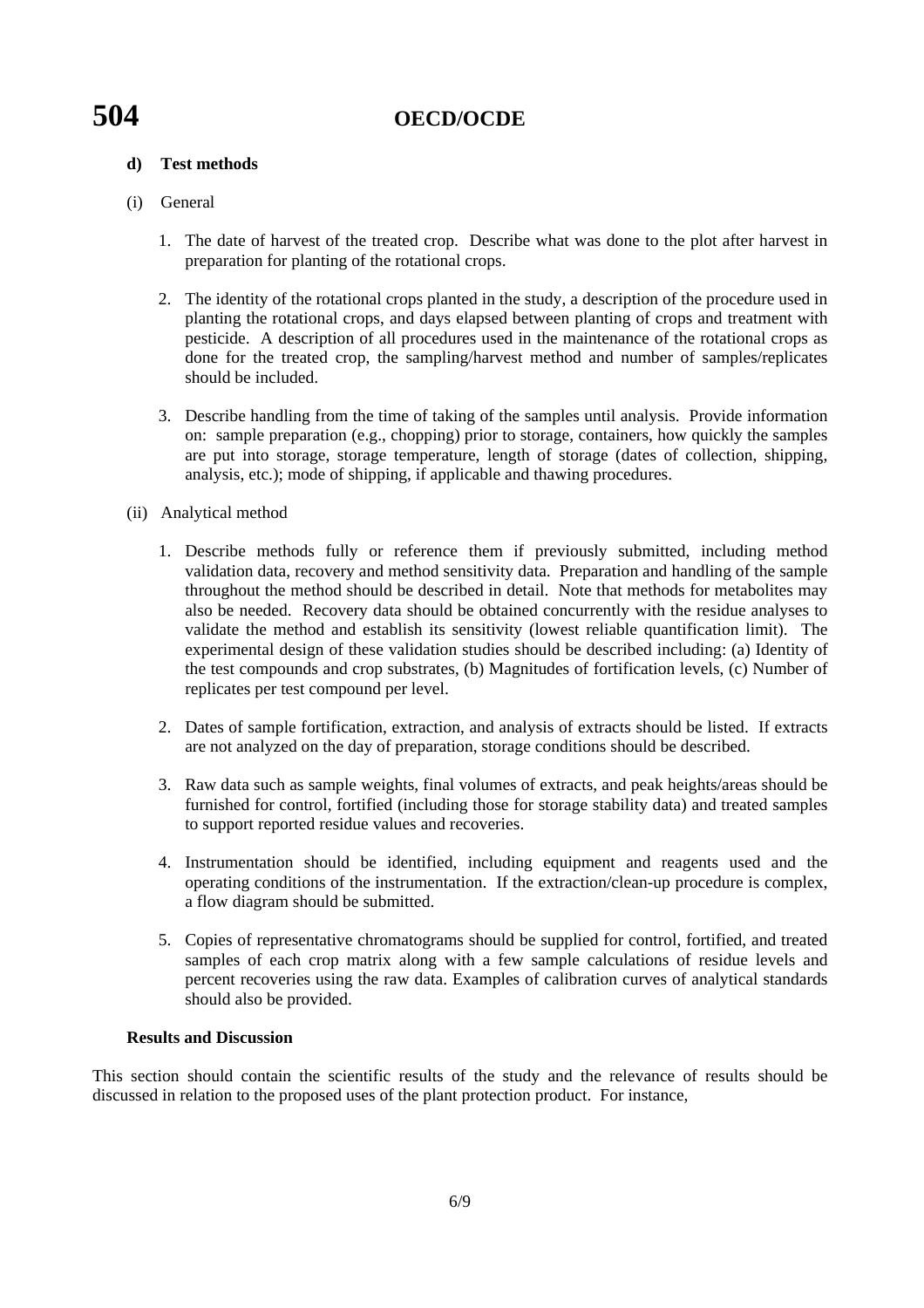- 1. Narrative and tables describing the steps taken in determining the pesticide residues in crop samples. All graphical presentations of the data should be accompanied by the tables of the actual values from which the graphs were constructed.
- 2. A table of structures and chemical names/designations for the parent compound and metabolites.
- 3. Levels of the residues (uncorrected for recovery) should be reported for each crop component for each rotational interval (including control (untreated) samples). The individual values should be listed for all samples (not merely averages or ranges). If the parent pesticide and its metabolites are measured separately, the residues of each should be reported. Recovery percentages (all values, not just averages or ranges) for the pesticide and/or its metabolites should be reported for all crop matrices studied.
- 4. Where samples are not analysed within 30 days, data should be presented showing that the storage did not affect the results of the study. Dates when the samples were collected, frozen, thawed, and analyzed should be provided. Storage duration and temperature of these samples should be specified. Storage stability data showing the behaviour of residues as a function of time in the relevant crop components can be referenced if available from other studies.
- 5. Discussion should be presented as to whether the data indicate consistent results with the metabolism in rotational crops study.
- 6. Deviations from the intended test protocol and the effects on the results should be described.

#### **Conclusion**

A conclusion must be reached as to whether quantifiable residues are expected following use of the pesticide at maximum seasonal application rates and timings. If residues above limits of quantification are found in the rotational crop matrices, the results can be summarized, preferably in a table, showing either the ranges or maximum residues for each crop sample. A discussion should be provided as to the significance of the residues taken up, at what rotational intervals residues are taken up by rotational crops, i.e., in which crop fractions and at what levels; and at what interval no quantifiable residues can be expected to be taken up by rotational crops.

### **Study report**

23. The study report should contain the following information:

- − Identification of the test pesticide active ingredient (a.i.), including chemical name; common name (American National Standards Institute (ANSI), British Standards Institution (BSI), or International Standards Organization (ISO); company developmental/experimental name; and Chemical Abstracts Service (CAS) name and number and IUPAC chemical name.
- − Justification for the selection of the formulation(s) used in the study.
- Rationale for the selection of the test sites, primary crop (if used), and crops that were rotated.
- − Description and soil characteristics (i.e., % sand, % silt, % clay, % organic matter, pH, cation exchange capacity, and moisture capacity) for each test site.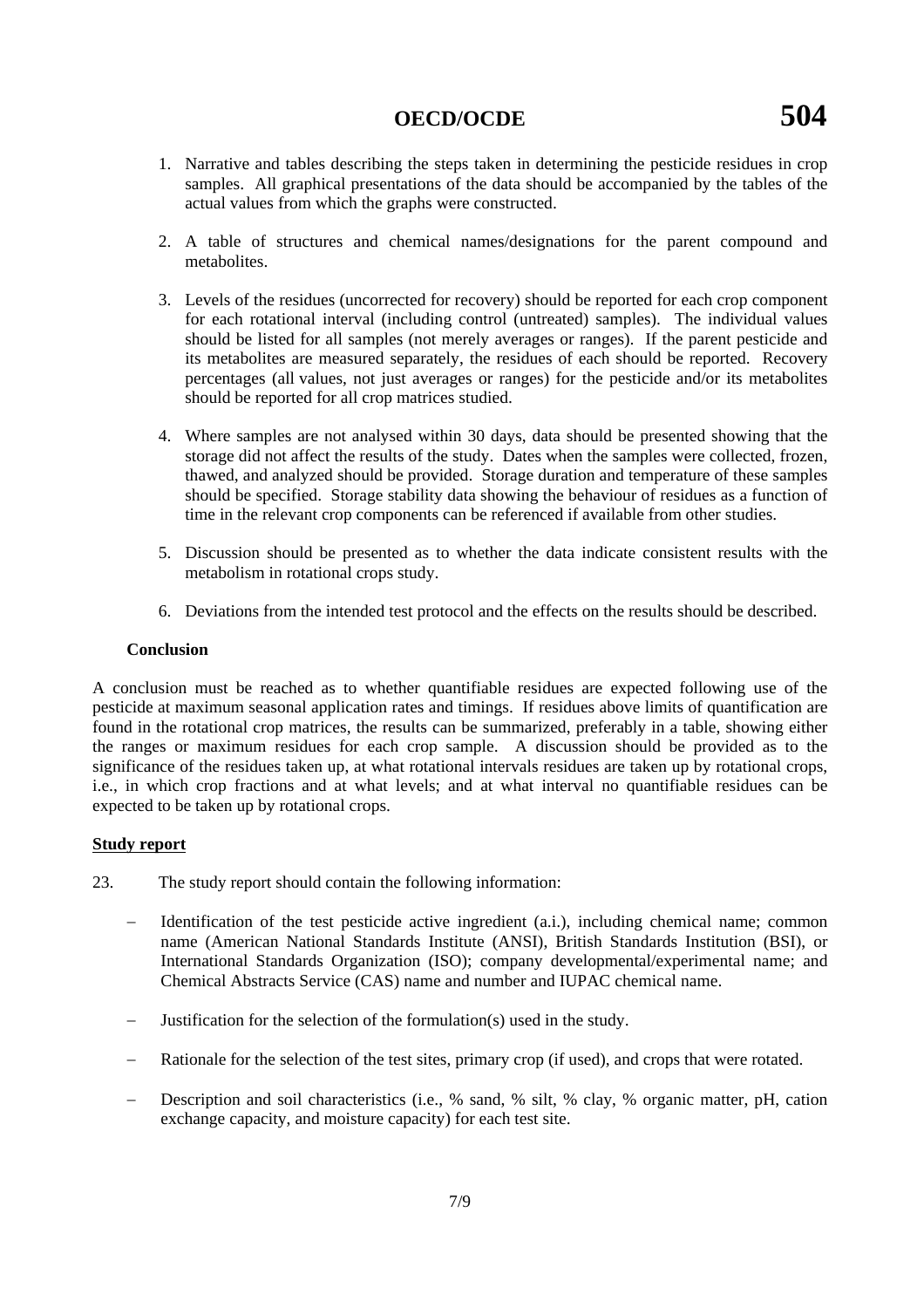- Temperature monitoring data and a description of the general climatic conditions at each test site for the duration of the study.
- − Include a map of the test plots, indicating their location, topography and size, and location and size of the control plots in relation to the test plots.
- − Application rate, method of application to the soil or primary crop, number and timing of applications.
- The rotational intervals and a rationale for their selection.
- A description of all the procedures used in planting, maintenance, and harvesting of the primary crop (if applicable), and the rotational crops, including irrigation, application of fertilizers and other maintenance chemicals.
- The sampling times (age of crop in days) for rotational crop RACs; stages of crop development at each sampling point, e.g., at forage, hay and grain stages and number of samples/replicates.
- − A rationale for the analytes determined in the study in consideration with the results of the metabolism in rotational crop study.
- Full details pertaining to the analytical methods, including instrumentation, equipment and reagents used and the operating conditions of the instrumentation.
- A description of the preparation and handling of the samples throughout the method. Flow diagrams of extraction/clean-up procedures should be provided for complex methods.
- − Analytical data for residues of concern in each crop matrix. Raw data such as sample weights, final volumes of extracts, and peak heights/areas should be furnished for control, fortified (including those for storage stability data) and treated samples to support reported residue values and recoveries.
- − Analytical responses of standards (calibration curves).
- − Method validation data, recovery and method sensitivity data.
- − Copies of representative chromatograms should be supplied for control, fortified, and treated samples of each crop matrix.
- Dates of sample fortification, extraction, and analysis of extracts, if extracts are not analyzed on the day of preparation, include extract storage conditions.
- Freezer storage stability data (if required).
- Summary of residue data (all analytes) in rotational crops at the various plantback intervals.
- Discussion of the significance of the residues taken up, at what plant back intervals residues are taken up by rotational crops, i.e., in which crop fractions and at what levels; and at what interval no quantifiable residues can be expected to be taken up by rotational crops.